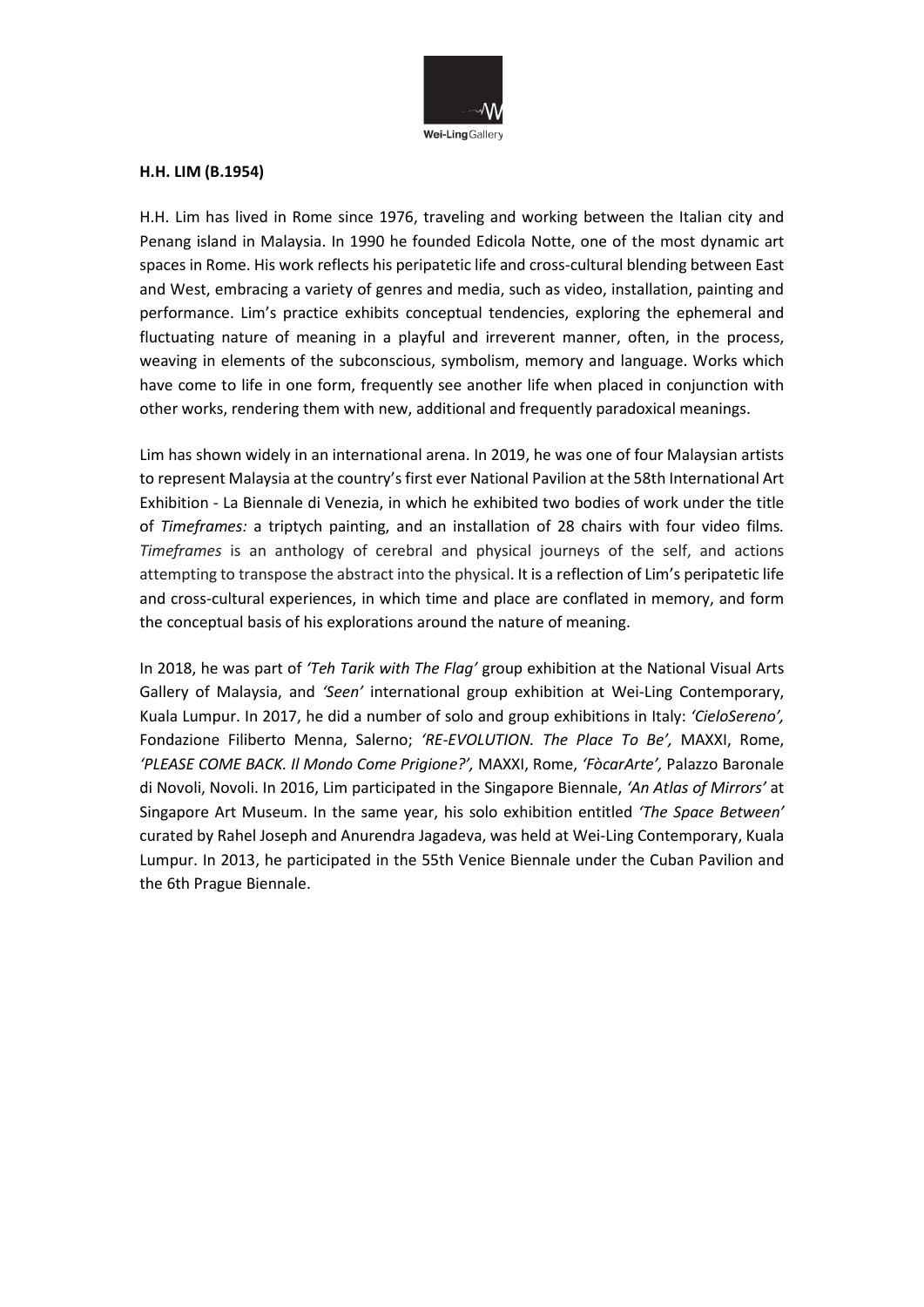

## **H.H. LIM (B.1954)**

## **SELECTED SOLO AND GROUP EXHIBITIONS**

| 2021 | "Aesthetics of Silence", Wei-Ling Contemporary, Kuala Lumpur, Malaysia                      |
|------|---------------------------------------------------------------------------------------------|
| 2019 | "Holding Up a Mirror", Malaysia Pavilion, Palazzo Malipiero, 58 <sup>th</sup> International |
|      | Art Exhibition of La Biennale di Venezia                                                    |
| 2018 | "Teh Tarik with The Flag", curated by Wei-Ling Gallery, The National Visual                 |
|      | Arts Gallery, Kuala Lumpur, Malaysia                                                        |
|      | "Seen", Wei-Ling Contemporary, Kuala Lumpur, Malaysia                                       |
| 2017 | "The Mental trip", Tang Contemporary Art, Beijing                                           |
|      |                                                                                             |
|      | "Over all, all over!", Tang Contemporary Art, Bangkok, Thailand                             |
|      | "CieloSereno", Fondazione Filiberto Menna, Salerno, Italy                                   |
|      | "RE-EVOLUTION. The Place To Be", MAXXI, Rome, Italy                                         |
|      | "PLEASE COME BACK. Il Mondo Come Prigione?", MAXXI, Roma, Italia                            |
|      | "FòcarArte", Palazzo Baronale di Novoli, Novoli, Italia                                     |
| 2016 | "TIMEZONE", Christine KönigGalerie, Vienna, Austria                                         |
| 2015 | Singapore Biennale 2016 - An Atlas of Mirrors, Singapore Art Museum,                        |
|      | Singapore                                                                                   |
|      | "Emotional Crisis", Zoo Zone Art Forum, Rome, Italy                                         |
|      | "L'albero Della Cuccagna. NutrimentiDell'arte", MARCA MuseodelleArti di                     |
|      | Catanzaro, Catanzaro, Italy                                                                 |
|      | "Brera in Contemporaneo", Brera Academy, Milan, Italy                                       |
|      | "The Space Between", (curated by Rahel Joseph and Anurendra Jegadeva),                      |
|      | Wei-Ling Contemporary, Kuala Lumpur, Malaysia                                               |
| 2014 | "The Beginning of Something", Wei-Ling Contemporary, Kuala Lumpur,                          |
|      | Malaysia                                                                                    |
| 2013 | "La Nuit Blanche, La GaîtéLyrique", Paris, France                                           |
|      | "The 6th edition of the Prague Biennial", Prague, Czech Republic                            |
|      | "The 55th Venice Biennial", Republic of Cuba Pavilion, Venice, Italy                        |
|      | "Foto di gruppo" La galleria Pieroni, Zerynthia, RAM: 1970-2013, MACRO                      |
|      | Museo d'Arte Contemporanea, Rome, Italy (curated by Stefano Chiodi)                         |
|      | "John Cage Experiments And Its Context", NCCA National Centre for                           |
|      | Contemporary Arts, Moscow, Russia (curated by Vitaly Patsyukov, in                          |
|      | collaboration with RAM Radioartemobile)                                                     |
|      | "Following Wind", Meritus, Pulau Langkawi, Malaysia (curated by Marco G.                    |
|      | Battistotti and in collaboration with RAM Radioartemobile)                                  |
|      | "Following Wind", Izu Zone Fine Arts, Penang, Malaysia (curated by Lorenzo                  |
|      | Benedetti in collaboration with RAM Radioartemobile).                                       |
| 2012 | "Daily Music", Izu Zone Fine Arts Gallery, Penang, Malaysia                                 |
|      | "Terbaharu" Recent Acquisition, National Visual Arts Collections, Kuala                     |
|      | Lumpur, Malaysia                                                                            |
|      | "Ritratto di una città" Arte a Roma 1960-2001, MACRO Museo d'Arte                           |
|      | Contemporanea Rome, Italy (curated by Bartolomeo Pietromarchi)                              |
|      |                                                                                             |
|      | "Forte Piano: Le forme del suono", Auditorium Parco della Musica, Rome,                     |
|      | Italy (curated by Achille Bonito Oliva)                                                     |
|      | "Il Tesoro nascosto", The Westin Excelsior, Rome, Italy (in collaboration with              |
|      | <b>Embassy of Malaysia)</b>                                                                 |
|      | "Landscape on the Move", De Vleeshal & De Kabinetten van de Vleeshal,                       |
|      | Middelburg, Netherlands (curated by Lorenzo Benedetti)                                      |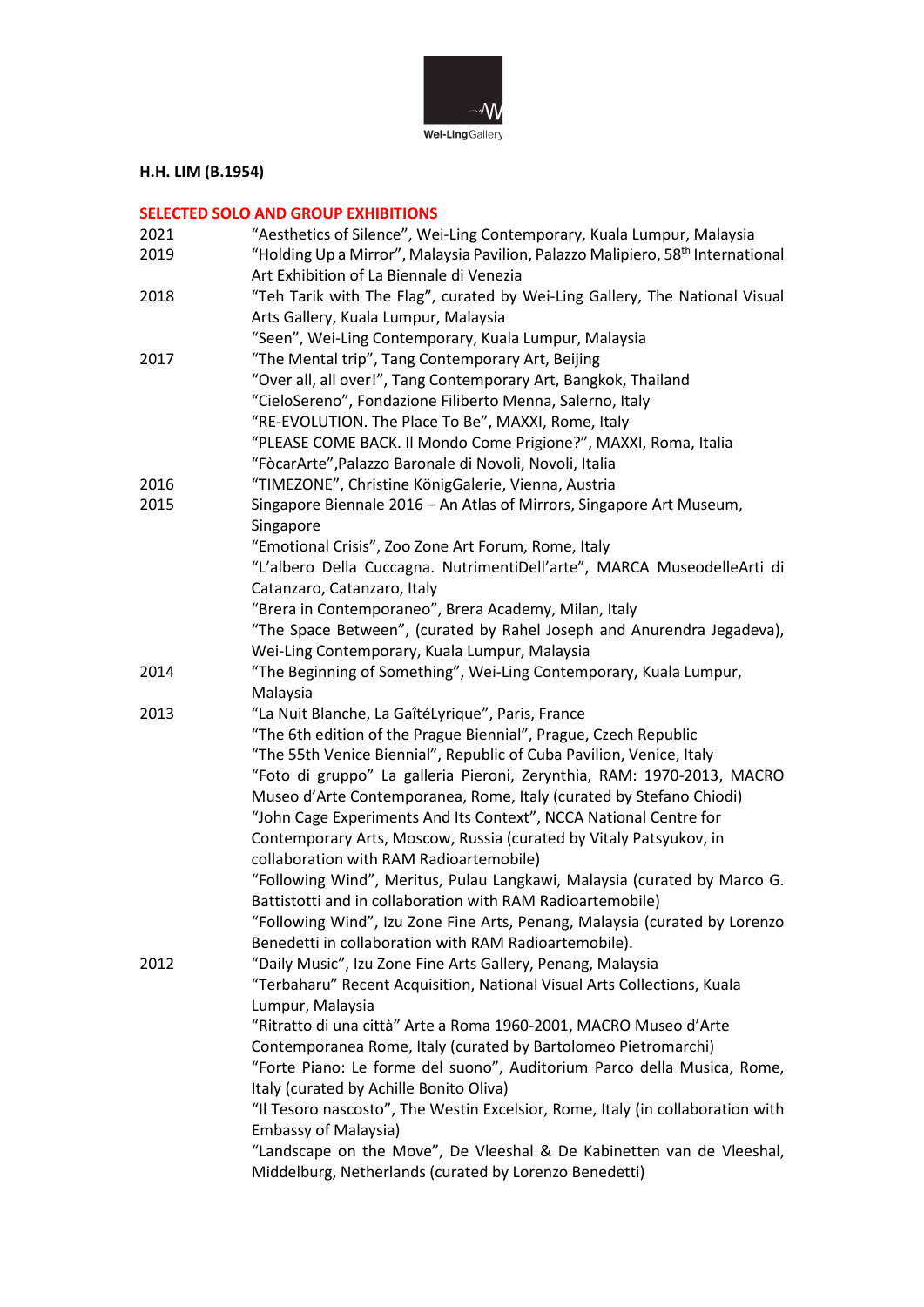

|      | "What a Wonderful World", Piazza Cavour, Rome, Italy (curated by Maurizio          |
|------|------------------------------------------------------------------------------------|
|      | Frangipane in collaboration with RAM Radioartemobile).                             |
| 2011 | "Hidden Treasure", Tang Gallery, Bangkok, Thailand                                 |
|      | "Il Tesoro Nascosto" , GNAM Galleria Nazionaled'arteModerna, Rome, Italy           |
|      | ConcentrAzione, video performance, Museo Macro La Pelanda, ex mattatoio,           |
|      | Rome, Italy (curated by Simona Cresci and Federico Romano)                         |
|      | Popsophia, 1° Festival del Contemporaneo, Galleria Per Mari e Monti,               |
|      | Civitanova Marche, Italy (curated by Gino and Francesca Monti)                     |
|      | Invito all'opera, Galleria Il Ponte, Rome, Italy (curated by Achille Bonito Oliva) |
|      |                                                                                    |
|      | ConcentrAzione, Yang Jiechang and H.H.Lim, RAM Miart, Milan, Italy                 |
|      | (curated by Angelo Capasso)                                                        |
|      | Compagni di Viaggio, Mestna Galerija, Piran, Slovenia (curated by Mario            |
|      | Pieroni and Dora Stiefelmeier).                                                    |
| 2010 | "Gone with the Wind", Ullens Center for Contemporary Art, Beijing, China           |
|      | The 12th Venice Biennial of Architecture, Venice, Italy                            |
|      | "3 Camere", Ram Radioartemobile Gallery, Rome, Italy                               |
|      | La Nuova Pesa, Rome, Italy (curated by Laura Cherubini)                            |
|      | Suoni Dello Spazio Architettonico, 12th Venice Biennial of Architecture,           |
|      | Venice, Italy (curated by RAM Radioartemobile and INACH)                           |
|      | Caos#2 L'emigrazione, Isola di San Servolo, Venice, Italy (curated by Raffaele     |
|      | Gavarro)                                                                           |
|      | Contemporary Chinese Art, DSL Collection, Paris, France (curated by Sylvain        |
|      | Levy)                                                                              |
|      | Erotic Exhibition, Hadrien de Montferrand Gallery, Beijing, China                  |
|      | Personal Frontier, IA 32 Space, Beijing, China (curated by Zhu Jia)                |
|      | Super Eco, Aranciera Dell'ex Semenzaio di San Sisto, Rome, Italy (curated by       |
|      | Angelo Capasso, Emanuela Nobile Mino and Edicola Notte)                            |
|      | Incontro di Calcetto, Appartamento Lago, Milan, Italy (curated by RAM              |
|      | Radioartemobile)                                                                   |
|      | AB OVO, Scuderia Aldobrandini, Frascati, Italy (curated by Claudio Abate).         |
| 2009 | "SimSimSalabim", Galleria De Crescenzo&Viesti, Rome, Italy                         |
|      | Becoming Intense - Becoming Animal - Becoming, University of Heidelberg,           |
|      | Heidelberg, Germany (curated by Martina Köppel-Yang)                               |
|      | Servito, performance, Galleria Pio Monti, Rome, Italy (curated by Elisabetta       |
|      | Catalano); Inspired by George Byron, Shenker Culture Club, Rome, Italy             |
|      | (curated by Paolo Aita)                                                            |
|      | From 5.8m, Li Space, Beijing, China (curated by Gu Zhenqing)                       |
|      | Emergency Biennale in Chechnya World Tour, Georgian National Museum,               |
|      | Tbilisi History Museum, Tbilisi, Georgia (curated by Evelyne Jouanno)              |
|      | Pulsioni Performative nell'arte contemporanea, Torrione Passari, Molfetta,         |
|      | Italy (curated by Giacomo Zaza)                                                    |
|      | SimSim Salabim, Galleria De Crescenzo & Viesti, Rome, Italy (curated by            |
|      | Achille Bonito Oliva)                                                              |
|      | Donne di Roma, Auditorium Parco della Musica, Rome, Italy                          |
|      | A Bartolo, Chiostro del Bramante, Rome, Italy (curated by Achille Bonito Oliva)    |
|      | Man power, Shoreditch Studios, London, UK (curated by Francesca Cavallo).          |
| 2008 | "OndaAnomala", Parallel Event to Manifesta7, Von Morenberg, Trento, Italy          |
|      | "Guangdong Station", Guangdong Museum of Art, Guangzhou, China                     |
|      |                                                                                    |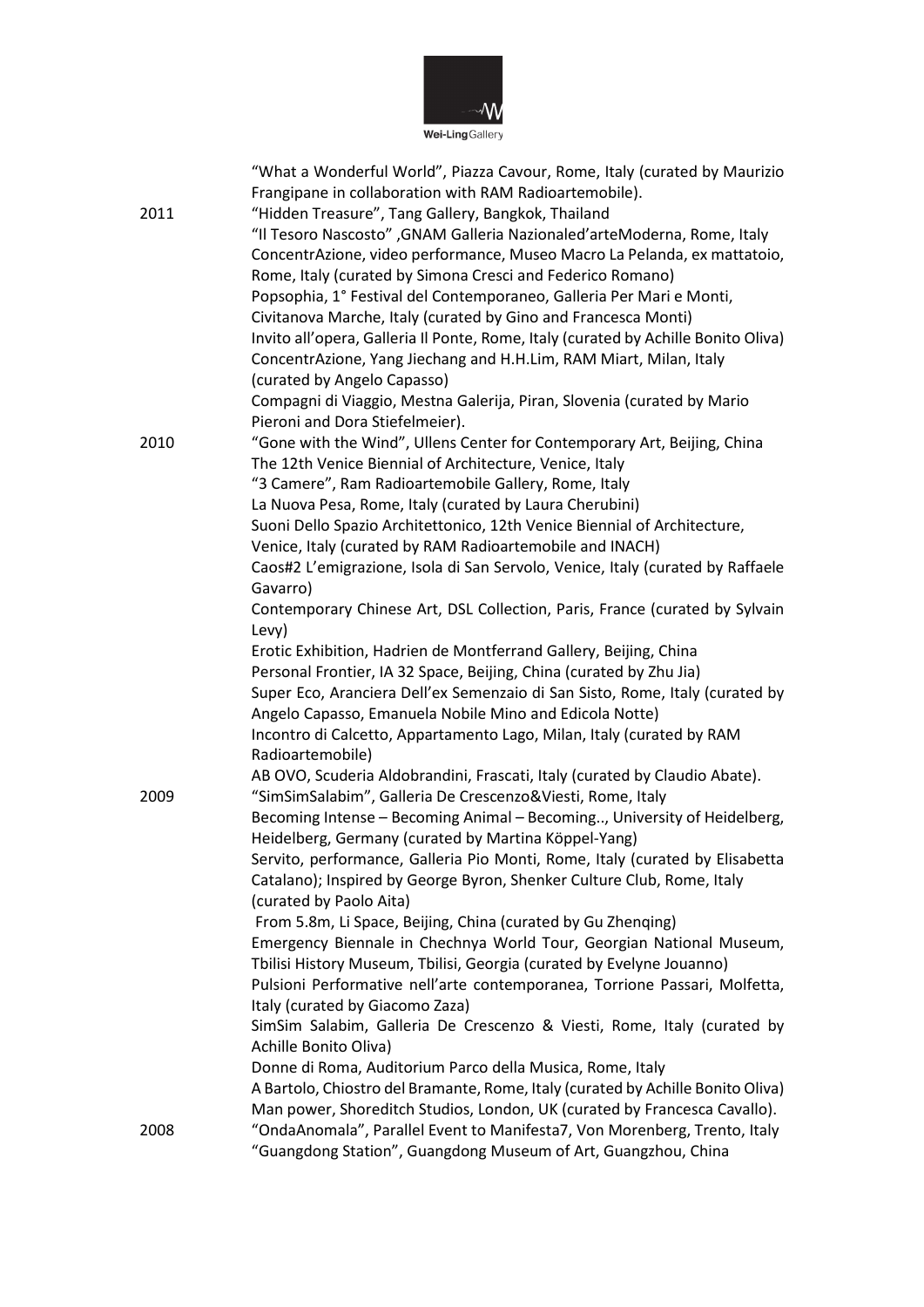

|      | Guangdong Station, Guangdong Museum of Art, Guangdong, China (curated                                                                                   |
|------|---------------------------------------------------------------------------------------------------------------------------------------------------------|
|      | by Wang Huangsheng)                                                                                                                                     |
|      | Emergency Biennale in Chechnya World Tour, Galeria Arsenal, Bialystok,                                                                                  |
|      | Poland (curated by Evelyne Jouanno)                                                                                                                     |
|      | Emergency Biennale in Chechnya World Tour, College of the Arts, San                                                                                     |
|      | Francisco, USA (curated by Evelyne Jouanno)                                                                                                             |
|      | Le Armi dell'Arte, Galleria De Crescenzo & Viesti, Rome, Italy (curated by                                                                              |
|      | Enrico Mascelloni)                                                                                                                                      |
|      | Colori di Roma, Auditorium Parco della Musica, Rome, Italy.                                                                                             |
| 2007 | "Wherever We Go", Walter &McBean Galleries, San Francisco, USA                                                                                          |
|      | "The Emergency Biennale", Istanbul Biennial, Istanbul, Turkey                                                                                           |
|      | Due passi avanti e uno indietro, Fondazione Pastificio Cerere, Rome, Italy                                                                              |
|      | (curated by Lorenzo Benedetti)                                                                                                                          |
|      | Il grand tour delle meraviglie, Castello della cittadella fortificata di Acaya,                                                                         |
|      | Lecce, Italy (curated by Achille Bonito Oliva)                                                                                                          |
|      | La Collezione. Opere scelte, MACRO Museo d'Arte Contemporanea, Rome,                                                                                    |
|      | Italy (curated by Danilo Eccher)                                                                                                                        |
|      | La perfezione fa un passo avanti, Galleria Per Mari e Monti, Civitanova                                                                                 |
|      | Marche, Italy (curated by Mario de Candia)                                                                                                              |
|      | Buon Giorno Mondo, Galleria Pio Monti, Rome, Italy (curated by Achille                                                                                  |
|      | Bonito Oliva); Parole, Galleria Area 24, Naples, Italy (curated by Giacomo Zaza)                                                                        |
| 2006 | "Super", Frac des Pays de la Loire, Carquefou, France                                                                                                   |
|      | Chi ha paura della Cina, Palazzo Pino Pascali, Polignano a Mare, Bari, Italy                                                                            |
|      | (curated by Rosalba Branà)                                                                                                                              |
|      | Wherever we go, Spazio Oberdan, Milan, Italy (curated by Hou Hanru e Gabi                                                                               |
|      | Scardi)                                                                                                                                                 |
|      | Infiltration, Canton Museum of Art, Canton, China (curated by Martina                                                                                   |
|      | Köppel-Yang)                                                                                                                                            |
|      | Parole Project, Galleria Luce Monachesi, Rome, Italy                                                                                                    |
|      | The 5th Ink Painting Biennial of Shenzhen, He Xiangning Museum of Art,                                                                                  |
|      | Shenzhen, China (curated by Martina Köppel-Yang)                                                                                                        |
|      | Capolavoro, Palazzo di Primavera, Terni, Italy (curated by Angelo Capasso)                                                                              |
|      | La via di mezzo, Galleria Armory, Perugia, Italy (curated by Angelo Capasso)                                                                            |
|      | Il Buco, Galleria Pio Monti, Rome, Italy (curated by Achille Bonito Oliva)<br>"20x20 ArtistiDalla", Galleria Nazionaled'ArteModerna 1980-2000, Castello |
| 2005 |                                                                                                                                                         |
|      | Colonna di Genazzano, Genazzano, Italy                                                                                                                  |
|      | "Sweet Taboos", "Go Inside", Tirana Biennial, The National Gallery of Arts,<br>Tirana, Albania                                                          |
|      | Punto di vista, Museo Manzù, Ardea, Rome, Italy (curated by Simona Brunetti)                                                                            |
|      | Wall Project - The best details don't take themselves too seriously, 11 Gurney                                                                          |
|      | Drive, Penang, Malaysia (curated by Ooi Poay Lum)                                                                                                       |
|      | Interni Moderni, Fondazione Volume!, Rome, Italy (curated by Angelo                                                                                     |
|      | Capasso)                                                                                                                                                |
|      | Strade di Roma, Villa Poniatowski, Rome, Italy (curated by Giuseppe Cerasa                                                                              |
|      | and Maria Ida Gaeta).                                                                                                                                   |
| 2004 | "ÀL'ouest Du Sud De L'est", CRAC Centre Régionald'ArtContemporain                                                                                       |
|      | Languedoc-Roussillon, Sète, France                                                                                                                      |
|      | Roma Punto Uno, Tokyo Design Center, Gotanda, Japan (curated by Mara                                                                                    |
|      | Coccia)                                                                                                                                                 |
|      |                                                                                                                                                         |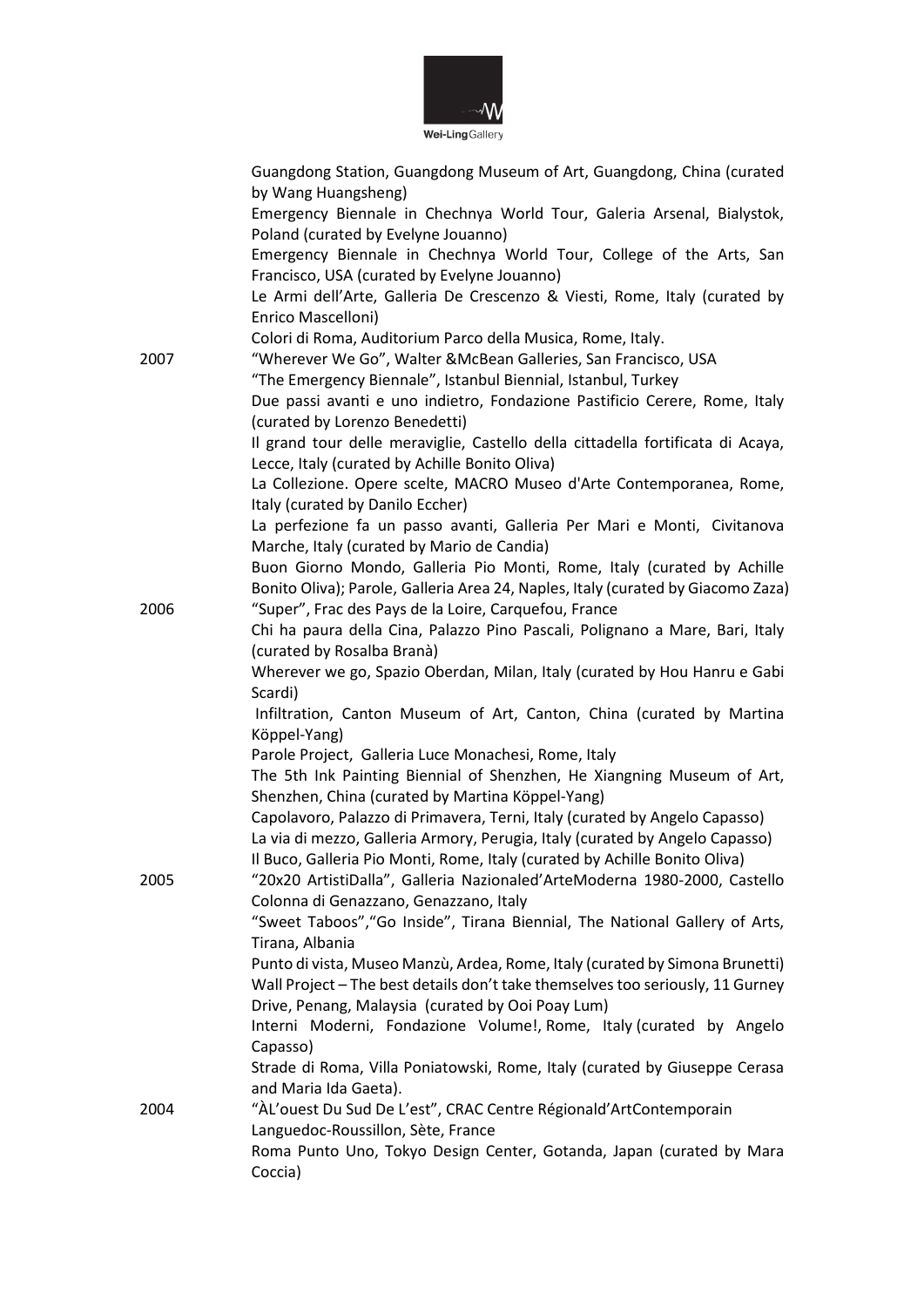

Galerie of the School of Fine Arts, Montpellier, France (curated by Hou Hanru

|      | and Noelle Tissier)                                                                  |
|------|--------------------------------------------------------------------------------------|
|      | À L'est du sud de l'ouest, Villa Arson, Nice, France (curated by Hou Hanru and       |
|      | Laurence Gateau); Ombre e Fantasmi, Galleria Pio Monti, Rome, Italy (curated         |
|      | by Angelo Capasso)                                                                   |
|      | Work Shop, Oskar Hansen Symposium, Bergen, Norway (curated by Svein                  |
|      | Hatloy); Roma Poesia, Fondazione Baruchello, Rome, Italy (curated by Carla           |
|      | Subrizi)                                                                             |
|      | Passaporto, Le Meridien, Lingotto, Turin (curated by Giulia Coss);                   |
|      | Armi, Museo Pino Pascali, Polignano a Mare, Bari, Italy (curated by Rosalba          |
|      | Branà)                                                                               |
|      | "55° edizione del premio Michetti", Museo Michetti, Francavilla al Mare, Italy       |
|      |                                                                                      |
|      | (curated by Anna Imponente).                                                         |
| 2003 | "LuoghiD'affezione", Grand Place Ikob, Bruxelles, Belgium                            |
|      | "Urban Flashes", Platform GarantiComtemporary Art Center, Istanbul,                  |
|      | Turkey                                                                               |
|      | Parole, Torrione Passari, Molfetta, Italy (curated by Giacomo Zaza)                  |
|      | Arte e design dalla Sicilia, Istituto Italiano di Cultura in Libano, Beirut, Lebanon |
|      | (curated by Achille Bonito Oliva)                                                    |
|      | AA L'arte per L'arte, Fondazione Morra, Naples, Italy (curated by Angelo             |
|      | Capasso), Pagine Nere, Galleria L'Attico, Rome, Italy (curated by Fabio              |
|      | Sargentini)                                                                          |
|      | Impronte a regola d'Arte, MACRO Museo D'Arte Contemporanea, Padiglione               |
|      | 9b, Rome, Italy (curated by Domenico Giglio)                                         |
|      | Contemporanea Temporanea, Sala Mazzoniana, Rome, Italy (curated by                   |
|      | GNAM Galleria Nazionale d'Arte Moderna).                                             |
| 2002 | "Le Opere e iGiorni", Certosa di San Lorenzo, Padula, Italy                          |
|      | "Dream 2", Red Mansion Foundation, London, England                                   |
|      | "Speechless", IT Park, Taipei, Taiwan                                                |
|      | Porta Oriente, Galleria Umberto di Marino, Naples, Italy (curated by Angelo          |
|      | Capasso)                                                                             |
|      | Urban Flashes, Ok Center of Contemporary Art, Linz, Austria (curated by Chi          |
|      | Ti-Nan).                                                                             |
| 2001 | "TribùDell'Arte", MACRO Museod'ArteContemporanea, Rome, Italy                        |
|      | "Mondial", Grimaldi Forum, Monaco, Italy                                             |
|      | "The Sky from the well", Dimensions Art Center, Taipei, Taiwan                       |
|      | "Artistisuonati", Flash Art Museum, Trevi, Italy                                     |
|      | ABO, Arti della critica, Palazzo Piacentini, San Benedetto del Tronto, Italy         |
|      | (curated by Angelo Capasso)                                                          |
|      | Visita Guidata, Palazzo della Calcografia, Rome, Italy (curated by Gianluca          |
|      | Lipoli)                                                                              |
|      | Contemporaneo Temporaneo, Sala Mazzoniana, Rome, Italy (curated by                   |
|      | Angelandreina Rorro)                                                                 |
|      | Le Muse Inquietanti, Museo Pino Pascali, Polignano a Mare, Bari, Italy               |
|      | (curated by Rosalba Branà)                                                           |
|      | Artisti Suonati, John Hopkins University, Bologna, Italy (curated by Pio Monti)      |
|      | Amici Miei, Flash Art Museum, Trevi, Italy (curated by Pio Monti)                    |
|      | Artisti Suonati, Teatro India, Rome, Italy (curated by Pio Monti)                    |
|      |                                                                                      |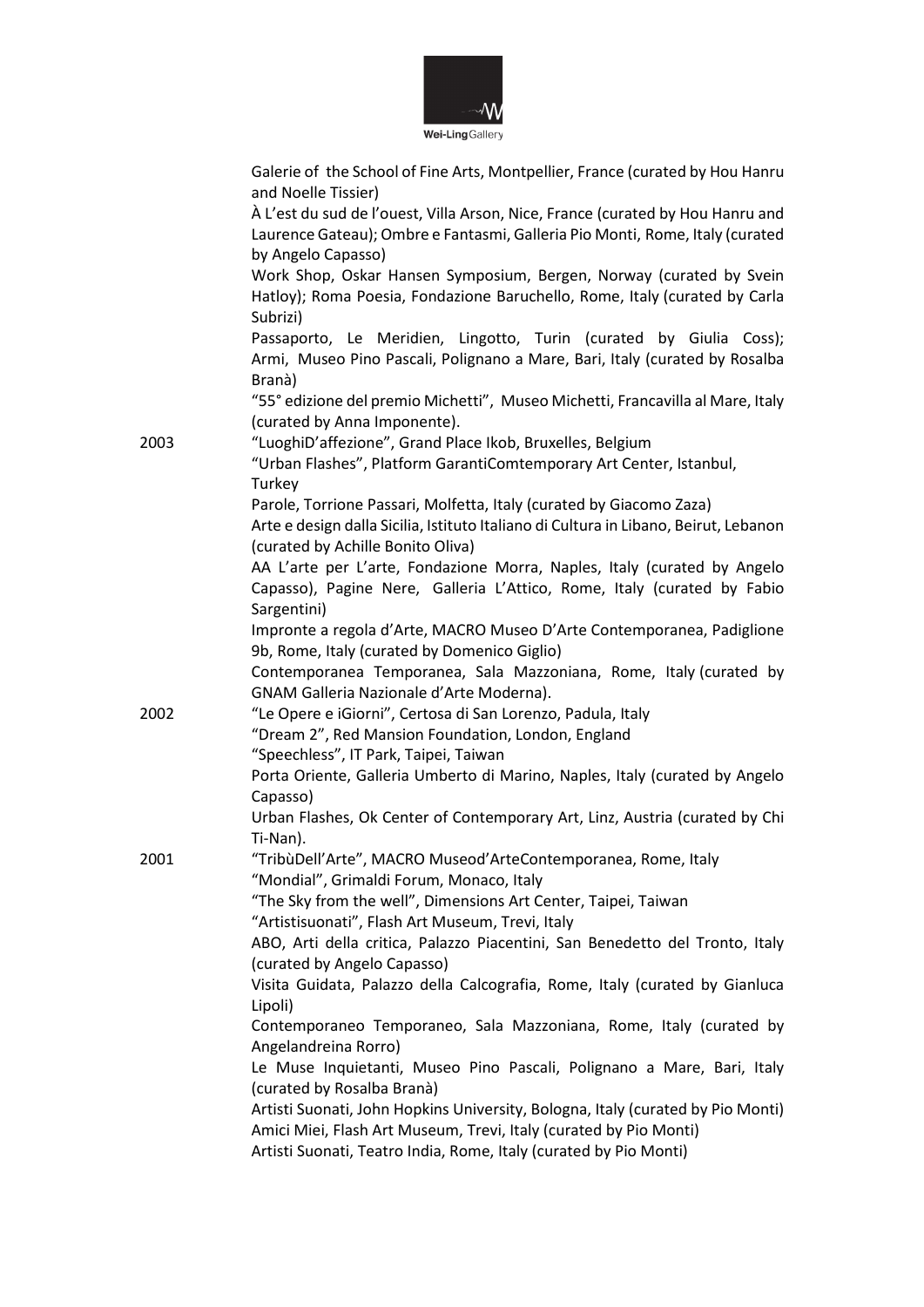

|      | La mia Prima Volta, Associazione Futuro, Rome, Italy (curated by Ludovico<br>Pratesi)                                                            |
|------|--------------------------------------------------------------------------------------------------------------------------------------------------|
|      | Architettura e/è Arte, Foro Italico, Rome, Italy (curated by Massimo Locci).                                                                     |
| 2000 | "Life at the Ibrahim", Hussein Museum, Pulau Langkawi, Malaysia                                                                                  |
|      | Tradimenti, Galleria Zelig, Polignano a Mare, Bari, Italy (curated by Rosalba<br>Branà)                                                          |
|      | Notte Fonda, La Palma, Rome, Italy (curated by Angelo Capasso)                                                                                   |
|      | L'Invito al Pigneto, Pigneto, Rome, Italy (curated by Ludovico Pratesi); Giganti,                                                                |
|      | Fori Imperiali, Rome, Italy (curated by Ludovico Pratesi)                                                                                        |
|      | 12 Pomeriggi, Palazzo delle Esposizioni, Rome, Italy (Film by Daniele Luchetti)                                                                  |
|      | La natura morta, Palazzo dei Congressi, Rome, Italy (curated by Achille Bonito<br>Oliva)                                                         |
|      | Straordinari Cortili, Palazzo Ricci, Rome, Italy (curated by Ludovico Pratesi)                                                                   |
|      | 12 Pomeriggi, Festival di Todi, Todi, Italy (Film by Daniele Luchetti)<br>Lo Scandalo dello Spirito, Castello Cinquecentesco, L'Aquila, Italy    |
|      | Girogirotondo, Galleria Pio Monti, Rome, Italy.                                                                                                  |
| 1999 | Artisti in Pedana, GNAM Galleria Nazionale d'Arte Moderna, Rome, Italy                                                                           |
|      | (curated by Achille Bonito Oliva)                                                                                                                |
|      | Oro La Prima, Sala Umberto, Rome, Italy (curated by Giovan Battista Salerno)                                                                     |
|      | I te vurria vasà, Galleria Pio Monti, Rome, Italy (curated by Bruno Corà)                                                                        |
|      | Liberi Pensatori, Palazzo Rospigliosi, Zagarolo, Italy (curated by Simonetta Lux)                                                                |
|      | Finché c'è morte c'è speranza, Flash Art Museum, Trevi, Italy (curated by Pio                                                                    |
|      | Monti)<br>La Terrazza, Palazzo dei Congressi, Rome, Italy (curated by Achille Bonito Oliva)                                                      |
|      | Scuola Aperta, Liceo Artistico Statale, Rome, Italy (curated by Domenico                                                                         |
|      | Scudero)                                                                                                                                         |
|      | Laboratorio di Arte Contemporanea, Accademia di Carrara, Carrara, Italy                                                                          |
|      | (curated by Francesca Morelli)                                                                                                                   |
|      | Viaggiatori sulla Flaminia, Spoleto Festival, Spoleto, Italy (curated by Achille                                                                 |
|      | Bonito Oliva)                                                                                                                                    |
|      | Lavori in corso, Galleria Comunale d'Arte Moderna e Contemporanea, Rome,<br>Italy (curated by Giovanna Bonasegale)                               |
|      | Effetto Domino, Galleria Change, Rome, Italy (curated by Patrizia Mania)                                                                         |
| 1998 | Sette Vene, Galleria La Nuova Pesa, Rome Italy (curated by Benedetta<br>Lucherini)                                                               |
|      | Funambolo, Aula Magna Liceo Artistico Statale, Rome, Italy (curated by<br>Patrizia Mania)                                                        |
|      | Funambolo, Casina Pompeiana, Naples, Italy (curated by Patrizia Mania)                                                                           |
|      | Libera Mente, Spazio ex Arrigoni, Cesena, Italy (curated by Peter Weiermair                                                                      |
|      | and Alice Rubini)                                                                                                                                |
|      | La Festa dell'Arte, Ex Mattatoio, Rome, Italy (curated by Ludovico Pratesi)<br>Lady Diana, Flash Art Museum, Trevi, Italy (curated by Pio Monti) |
|      | I sentieri dell'Acqua, Palazzo Bargello, Pennabilli, Italy (curated by Barbara                                                                   |
|      | Tosi)                                                                                                                                            |
|      | 60 kg circa di saggezza, Fondazione Orestiadi, Gibellina, Italy (curated by                                                                      |
|      | Achille Bonito Oliva)                                                                                                                            |
|      | Laboratorio per Artisti, Acquario Romano, Rome, Italy (curated by Ludovico<br>Pratesi)                                                           |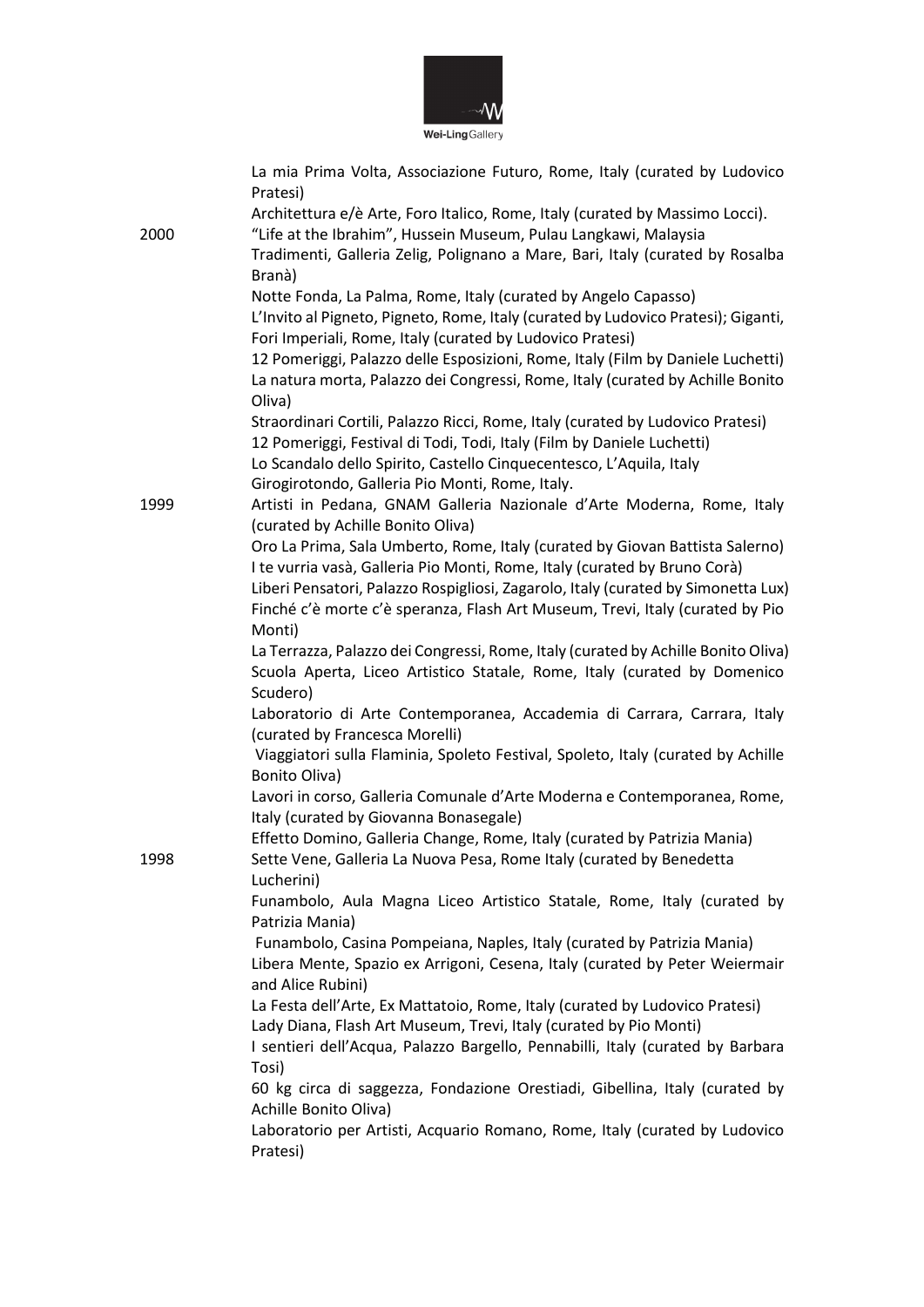

|      | Biennale dei Parchi, American Academy, Rome, Italy (curated by Achille                                                        |
|------|-------------------------------------------------------------------------------------------------------------------------------|
|      | Bonito Oliva)<br>Le Bain Art Gallery, Rome, Italy (curated by Achille Bonito Oliva)                                           |
| 1997 | UHM, Galleria Pio Monti, Rome, Italy (curated by Achille Bonito Oliva)                                                        |
|      | Fausta, Chiesa Nuova di Treia, Macerata, Italy (curated by Simona Marchini                                                    |
|      | and Pio Monti)                                                                                                                |
|      | Chiesa Nuova di Treia, Macerata, Italy                                                                                        |
|      | Il Gioco delle Arti, Festival di San Gimignano, San Gimignano, Italy (curated by                                              |
|      | Simona Marchini and Galleria Continua)                                                                                        |
|      | Fantasmi all'Opera, Museo Pecci e Volterra Teatro, Volterra, Italy (curated by                                                |
|      | Bruno Corà)                                                                                                                   |
|      | Tentazione, Edicola Notte, Rome, Italy                                                                                        |
|      | Gesti Unici, Happening, Sala 1, Rome, Italy (curated by Maria Angela Schroth<br>and Francesca Capriccioli)                    |
|      | La Città Sentimentale, Teatro degli Artisti, Rome, Italy (curated by Simone                                                   |
|      | Carella)                                                                                                                      |
| 1996 | Ineditopen, Capannone Nervi, Latina, Italy (curated by Achille Bonito Oliva)                                                  |
|      | Martiri e Santi, Galleria L'Attico, Rome, Italy (curated by Fabio Sargentini)                                                 |
|      | Atti '96, MLAC, Museo Laboratorio d'Arte Contemporanea, Università La                                                         |
|      | Sapienza, Rome, Italy (curated by Augusta Monferini)                                                                          |
|      | I sentieri del Fuoco, Antico Carcere del Bargello, Pennabilli, Italy (curated by                                              |
|      | Barbara Tosi)                                                                                                                 |
|      | La Battaglia di Cascina, Comune di Cascina, Cascina, Italy (curated by Cecilia<br>Casorati)                                   |
| 1995 | Favola delle Favole, Galleria la Nuova Pesa, Rome, Italy (curated by Mario de                                                 |
|      | Candia)                                                                                                                       |
|      | Campagna Romana, Italian Cutural Institute, London, UK (curated by<br>Francesco Villari)                                      |
|      | Ecco il Mondo, Carceri del S. Uffizio, Spoleto, Italy (curated by Simona                                                      |
|      | Marchini)                                                                                                                     |
|      | Nutrimenti dell'Arte, Fondazione Orestiadi, Gibellina, Trapani, Italy (curated                                                |
|      | by Achille Bonito Oliva)                                                                                                      |
|      | Ma Che Ti Sei Messo In Testa?, Centro Culturale Alessandra Borghese,<br>Monsummano Terme, Italy (curated by Ludovico Pratesi) |
|      | Electronic Art Cafè, Palazzo delle Esposizioni, Rome, Italy (curated by Achille                                               |
|      | <b>Bonito Oliva and Umberto Scrocca)</b>                                                                                      |
|      | Cose dell'Altro Mondo, Flash Art Museum, Trevi, Italy (curated by Laura<br>Cherubini)                                         |
|      | FVROR POPVLI FORVM, Galleria Pio Monti, Rome, Italy (curated by Lina                                                          |
|      | Wertmuller)                                                                                                                   |
|      | Artisti per Opening, American Academy, Rome, Italy (curated by Patrizia<br>Mania)                                             |
| 1994 | On the razor's edge, Taipei Fine Arts Museum, Taipei, Taiwan (curated by                                                      |
|      | Carla Subrizi)                                                                                                                |
|      | Strada per il cielo, Sabrina Fung Fine Arts, Hong Kong (curated by Sabrina Fung)                                              |
|      | Lo spazio della Scultura, Cinecittà Due, Rome, Italy (curated by Ludovico                                                     |
|      | Pratesi)                                                                                                                      |
|      | Avvistamenti, Galleria Sprovieri, Rome, Italy (curated by Achille Bonito Oliva)                                               |
|      | Visioni, Galleria Oddi Baglioni, Rome, Italy (curated by Ludovico Pratesi)                                                    |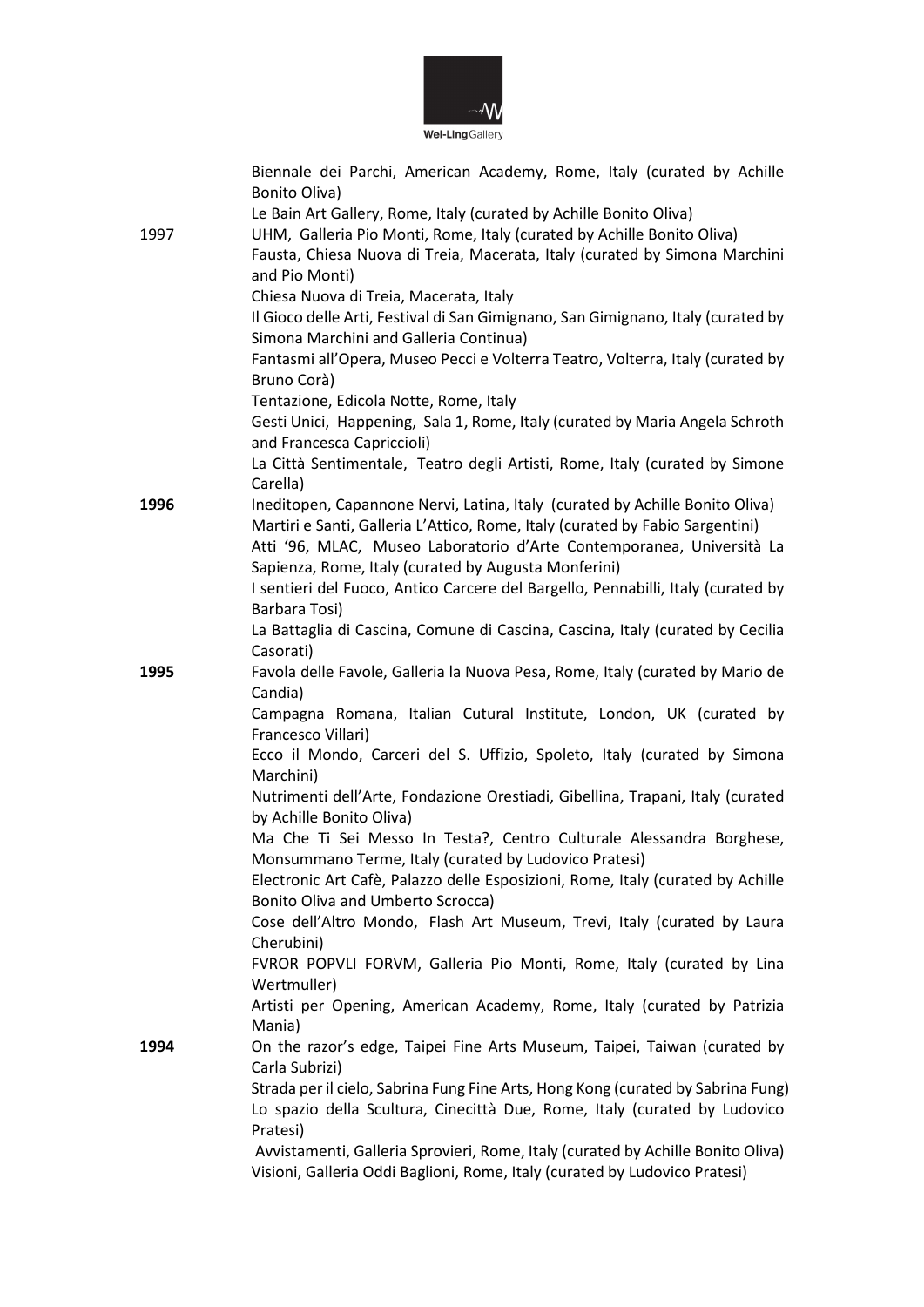

Ritratto e Autoritratto, Flash Art Museum, Trevi, Italy (curated by Pio Monti) Venti, Galleria la Nuova Pesa, Rome, Italy (curated by Simona Marchini)

| 1993 | Buongiorno, Galleria Sprovieri, Rome, Italy (curated by Luigi Scialanga and                       |
|------|---------------------------------------------------------------------------------------------------|
|      | Achille Bonito Oliva)                                                                             |
|      | Sacro e Profano, Galleria Per Mari e Monti, Macerata, Italy                                       |
|      | Micce, Chiesa di S. Lucia, Gaeta, Italy (curated by Bruno Corà)                                   |
|      | Micce Video, Galleria Stefania Miscetti, Rome, Italy (curated by Bruno Corà)                      |
|      | Avvistamenti, Schola dei Mureri di San Samuele, Collaterale Biennale di                           |
|      | Venezia, Venice, Italy (curated by Achille Bonito Oliva)                                          |
|      | Ritorno al Mare, Cala Paura, Polignano a Mare, Italy (curated by Fabio<br>Sargentini)             |
|      | Luoghi, Galleria Il Segno, Rome, Italy (curated by Ludovico Pratesi)                              |
|      | Palle, Galleria Stefania Miscetti, Rome, Italy (curated by Stefania Miscetti)                     |
|      | Il Gatto e La Volpe, H.H.Lim and Felice Levini, Campo dei Fiori, Rome, Italy                      |
|      | (curated by Nicolò Sprovieri and Pio Monti)                                                       |
|      | Artisti per Opening, The British School of Rome, Rome, Italy (curated by                          |
|      | Patrizia Mania)                                                                                   |
|      | L'Arca di Noè, Flash Art Museum, Trevi, Italy (curated by Paolo Nardon and<br>Francesca Petracci) |
|      | Progetti, Galleria Autorimessa, Rome, Italy (curated by Matteo Boetti)                            |
| 1992 | H.H.Lim, Galleria Cesare Manzo, Pescara, Italy (curated by Achille Bonito                         |
|      | Oliva)                                                                                            |
|      | Galleria Marco Rossi Lecce, Rome, Italy                                                           |
|      | Non era Chipango, Città Museale, Cagliari, Italy                                                  |
|      | A Parete, Galleria Ennio Borzi, Rome, Italy                                                       |
|      | Ter, Museo Civico d'Arte Contemporanea, Termoli, Italy (curated by Achille                        |
|      | Bonito Oliva)                                                                                     |
| 1991 | Galleria Forum, Stockholm, Sweden (curated by Jean Claude Arnauld)                                |
|      | Galleria Cesare Manzo, Pescara, Italy (curated by Achille Bonito Oliva)                           |
|      | Fuori Uso "Scuola dell'Obbligo", Pescara, Italy (curated by Achille Bonito Oliva)                 |
|      | Arie, Festival Dei Due Mondi, Fonte del Clitunno, Italy (curated by Achille                       |
|      | Bonito Oliva)                                                                                     |
|      | Galleria Art Forum, Stockholm, Sweden (curated by Achille Bonito Oliva);                          |
|      | Galleria Extra, Taranto, Italy                                                                    |
| 1990 | Bennett & Siegel Gallery, New York, USA (curated by Ludovico Pratesi)                             |
|      | Ceres Gallery, New York, USA; Ex Aurum, Fuori uso, Pescara, Italy (curated by                     |
|      | Achille Bonito Oliva)                                                                             |
|      | Arie, Festival Dei Due Mondi, Spoleto, Italy (curated by Achille Bonito Oliva).                   |
| 1989 | Fondazione Catacombe, Amsterdam, Netherlands; Palazzo Chigi, Viterbo,                             |
|      | <b>Italy</b>                                                                                      |
|      | Chiesa di S. Biagio, Tuscania, Italy                                                              |
|      | Galleria Arnauld and Lagercrantz, Stockholm, Sweden                                               |
| 1988 | Edicola Giorno, Rome, Italy                                                                       |
|      | Talbot Rice Gallery, Edinburgh University, Edinburgh, Scotland; Studio E,                         |
|      | Grand Hotel, Rome, Italy                                                                          |
|      | Palazzo S. Michele a Ripa, Rome, Italy                                                            |
|      | Palazzo Strozzi, Florence, Italy                                                                  |
|      | Nuovo Museo di Campobello di Mazara, Trapani, Italy                                               |